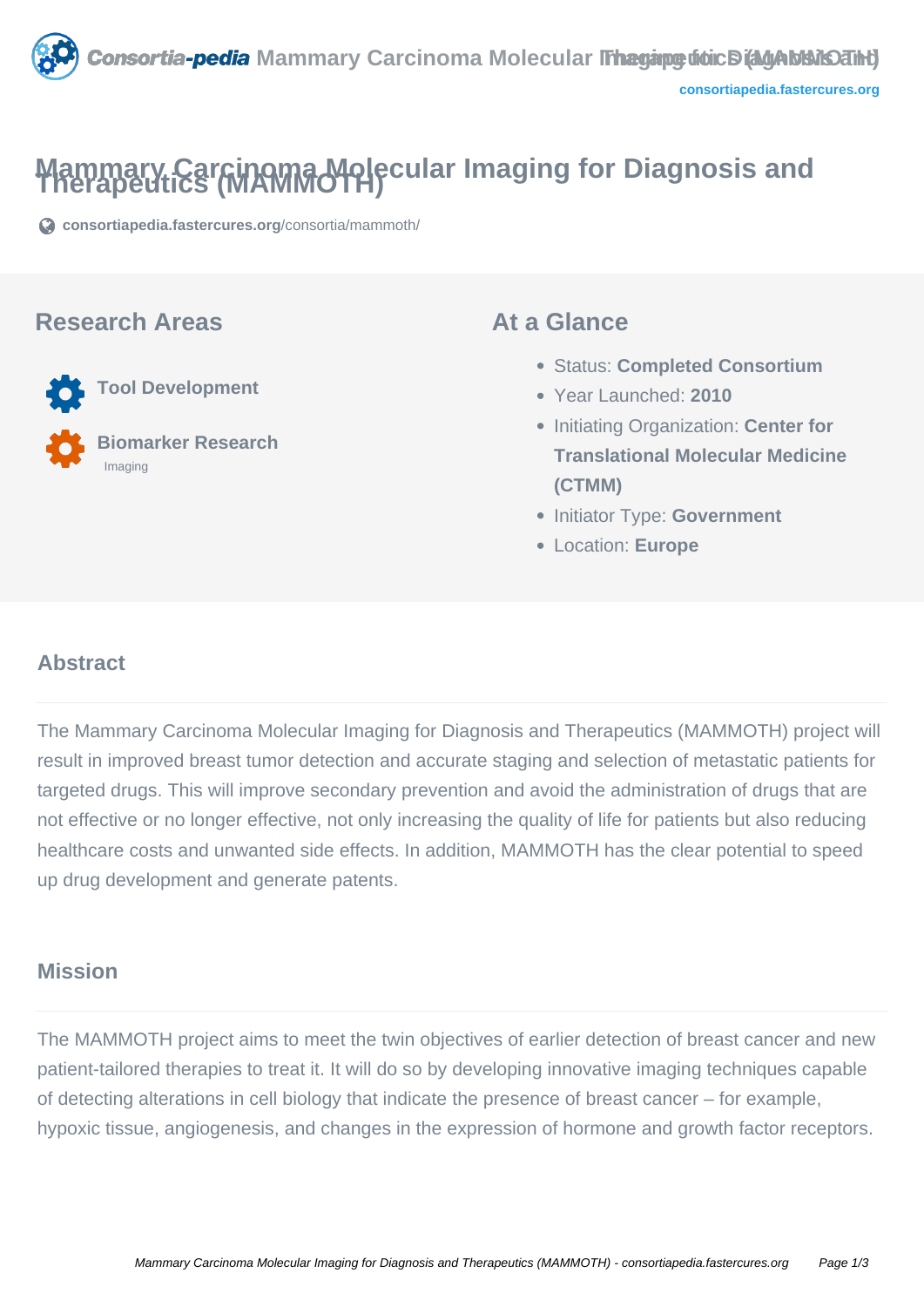

 The project team will identify ligands for these cell biology markers, labelling them either with fluorescent tracers to allow the use of molecular optical imaging for breast cancer screening, or with radioactive tracers to use PET/SPECT imaging for improving breast cancer staging and characterization. Optical (fluorescent) molecular imaging is a promising modality for screening because it is patient-friendly, fast, and does not involve ionizing radiation. Being non-invasive, SPECT/PET molecular imaging is preferable to obtaining tumor biopsies in order to determine detailed receptor activity in individual lesions.

 Fluorescent and radioactive tracers will be validated in-vitro and in-vivo in rodent models, and will include pharmacokinetic and safety studies. Thereafter, relevant tracers will be produced under GMP conditions for use in clinical proof-of-concept trials for screening and optimization of patient-tailored therapy, by comparing the data obtained from fluorescence and SPECT/PET molecular imaging with immunohistochemical results obtained from biopsy samples.

#### **Consortium History**

Start date: April 1, 2010 End date: Dec. 31, 2014

#### **Financing**

Project budget: 15 M€

# **Intellectual Property**

The generated intellectual property and technology will be valorized.

Homepage <http://www.ctmm.nl/en/projecten/kanker/mammoth>

# **Points of Contact**